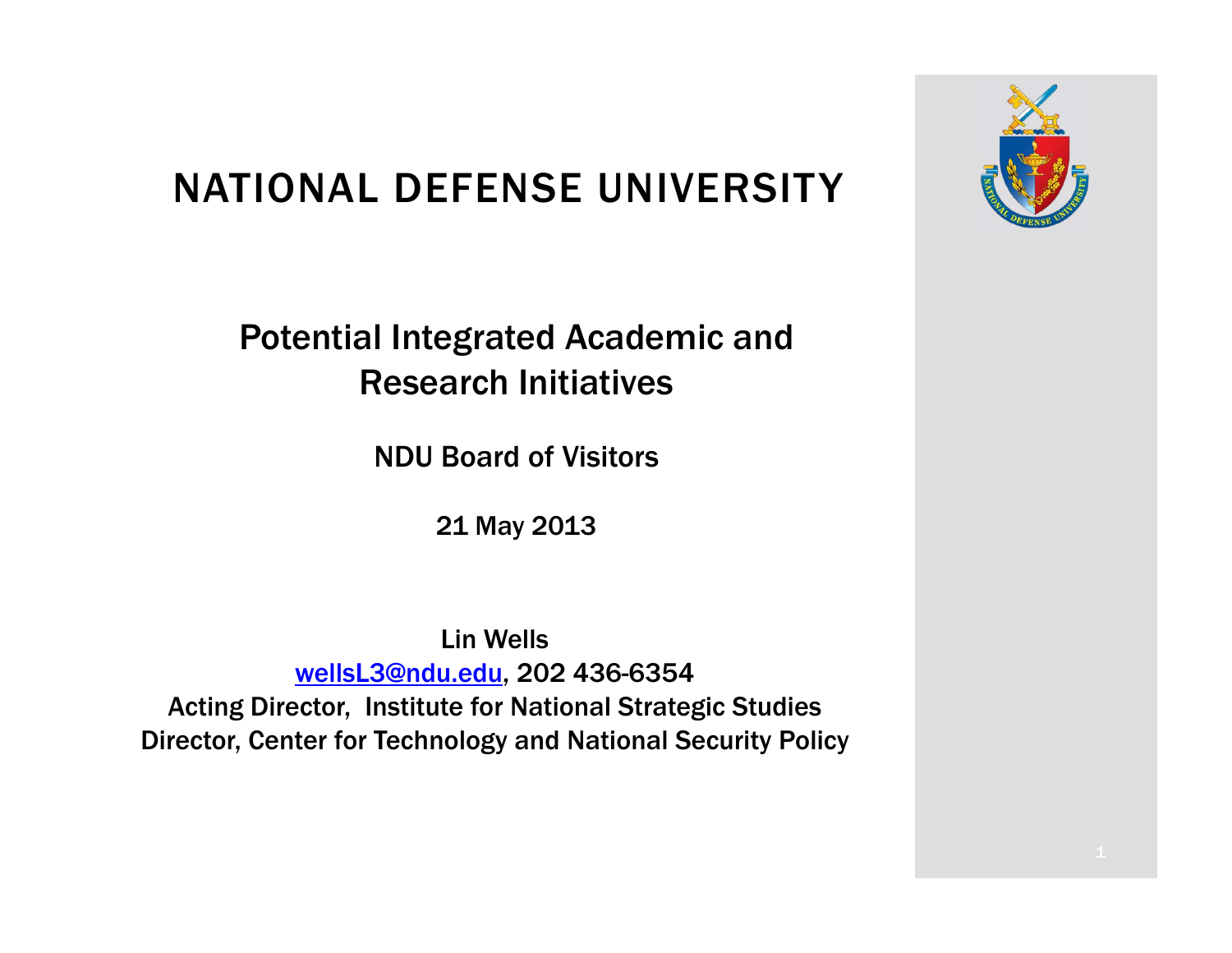### **SUMMARY**



Potential research and academic support to **ongoing** initiatives:

- Completing joint education review,
- Mutually enhancing teaching, curriculum development, and scholarship,
- Supporting warfighters and decision-makers in concept development and building a more agile, effective DoD,
- Strengthening NDU partnerships, and
- Accelerating integrated solutions by leveraging cross-cutting projects.

Collectively, they:

- Support "One University" goals,
- Leverage NDU 2020 innovation lines, and
- Reinforce all aspects of J7's Joint Force Development mission

Working with AA, colleges, CASL and research to refine topics and implement them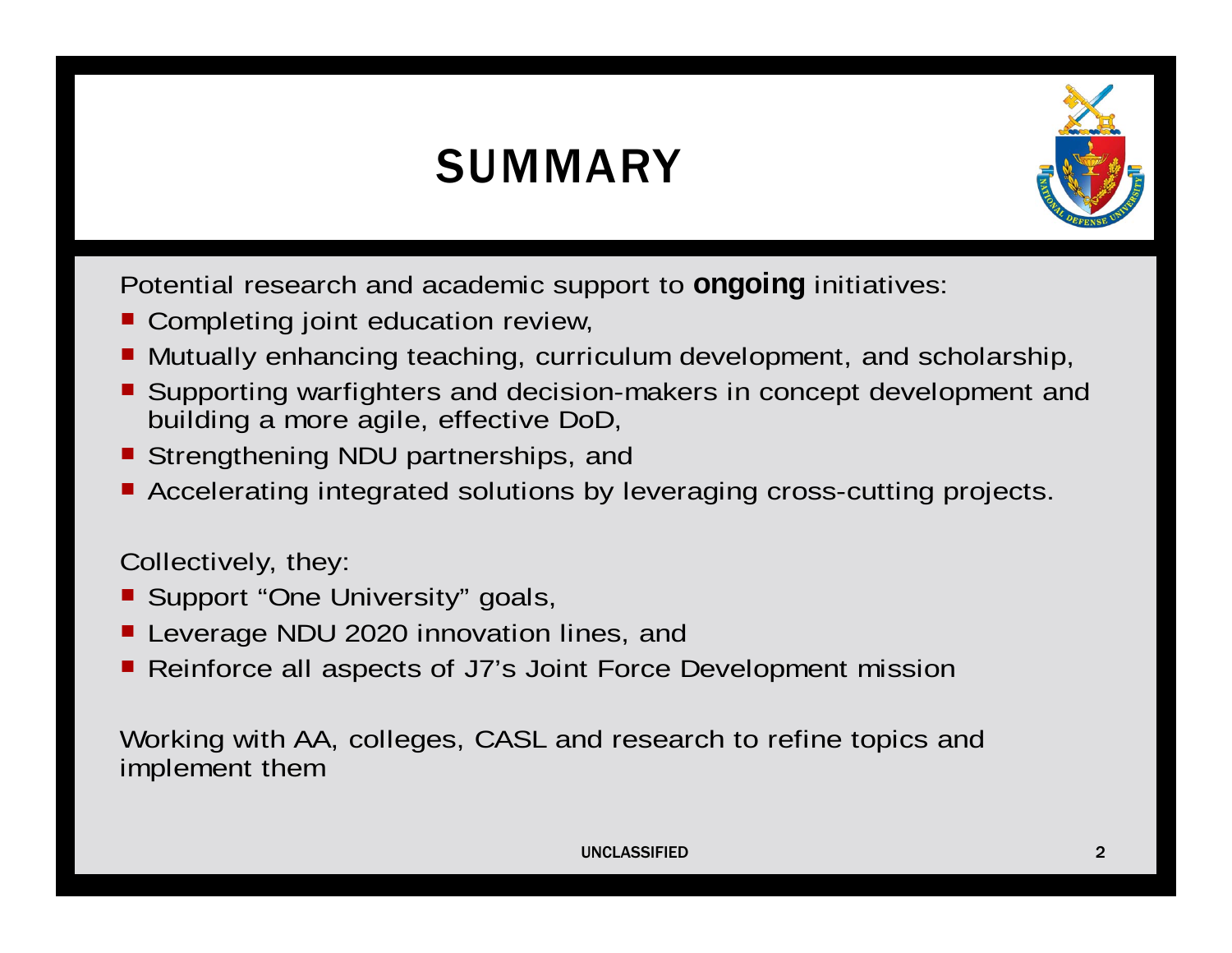# JOINT EDUCATION AND LEADER DEVELOPMENT



Findings/Recommendation from Review of Joint Education (May 3, 2013) suggest ways to integrate research and academic initiatives.

- Desired Leader Attributes (DLAs)
	- $\hspace{0.1mm}$  "DLAs educational outcomes are dynamic and must be regularly reviewed and updated to respond to the changing operational environment via MECC/EMERC..."

### **Educational Tools and Methodologies**

- "…ensure that subordinate educational outcomes are achievable by educational methodologies and assessable"
- More educational tools are required to achieve DLAs on "Surprise and Uncertainty" (#2) and "Mission Command" (#4).
- Further study should be conducted to "evaluate potential educational tools…"
- **E** Life Long Learning
	- "A study should be commissioned to explore opportunities to implement elements of lifelong learning to support Joint Education."
- **Faculty Development** 
	- "Services/NDU must tailor faculty development programs to ensure faculty can educate to the DLAs."

#### UNCLASSIFIED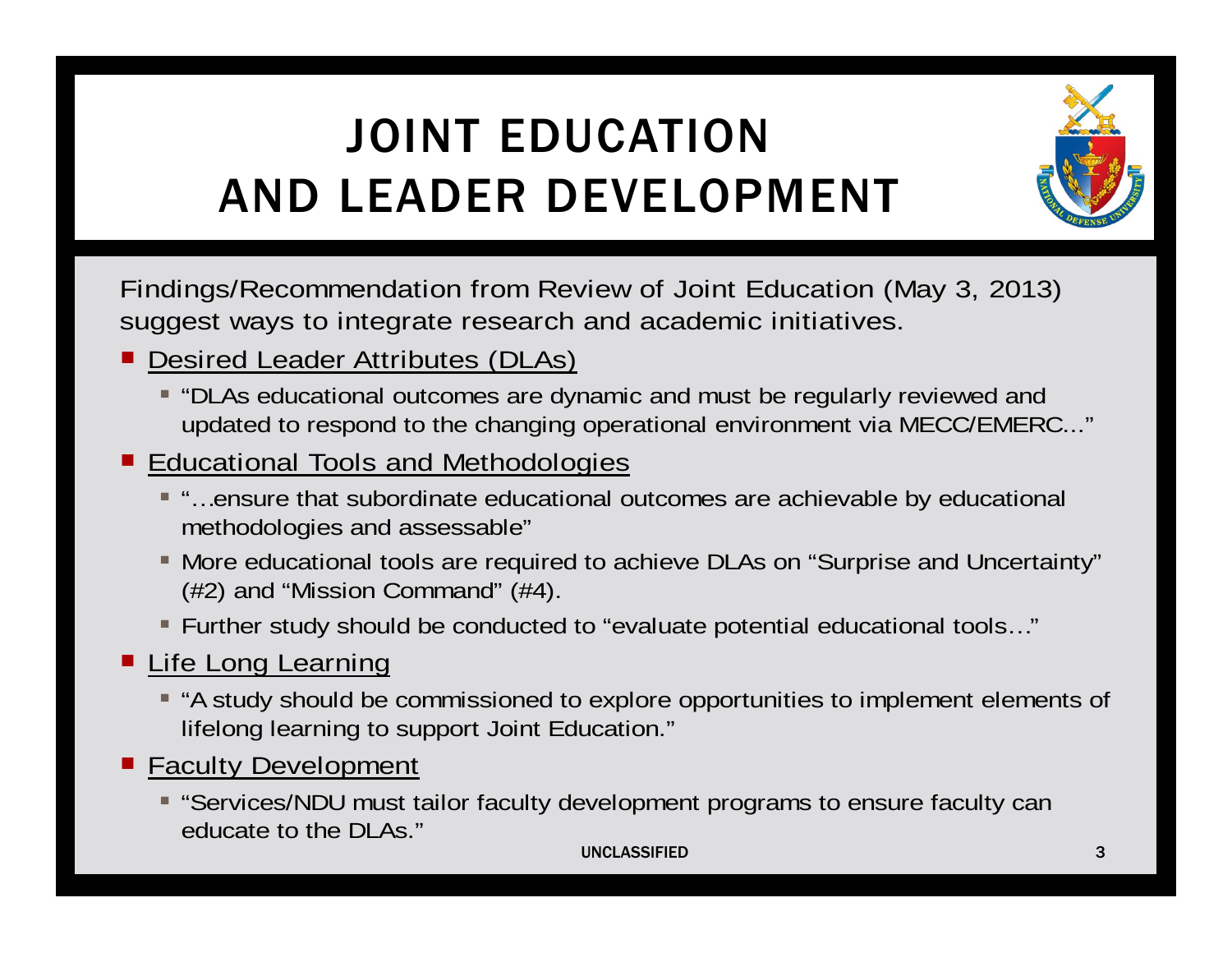## OTHER OPPORTUNITIES



- Supporting warfighters and decision-makers in concept development and building a more agile, effective DoD
	- Work with J7 Joint Development and other J7 divisions on concept development, implementation and assessment and participate in developing CJCS wargaming and integrated exercises
	- Continue COCOM engagement, such as NDU's newly established Indo-Asia-Pacific Community of Interest (COI) and closer ties with regional centers
	- Examine DOD requirements, programming/budgeting, acquisition, operational planning and personnel assignment processes to support improvements in DOD outcomes
- Strengthening NDU partnerships by leveraging student, faculty, research sponsor, alumni and other relationships
	- Develop and make use of strong, enduring network of partners and supporters
- Accelerating integrated solutions by leveraging cross-cutting projects.
	- NDU can provide: Contemplation, Cross-Cutting research, Continuity and Curricula